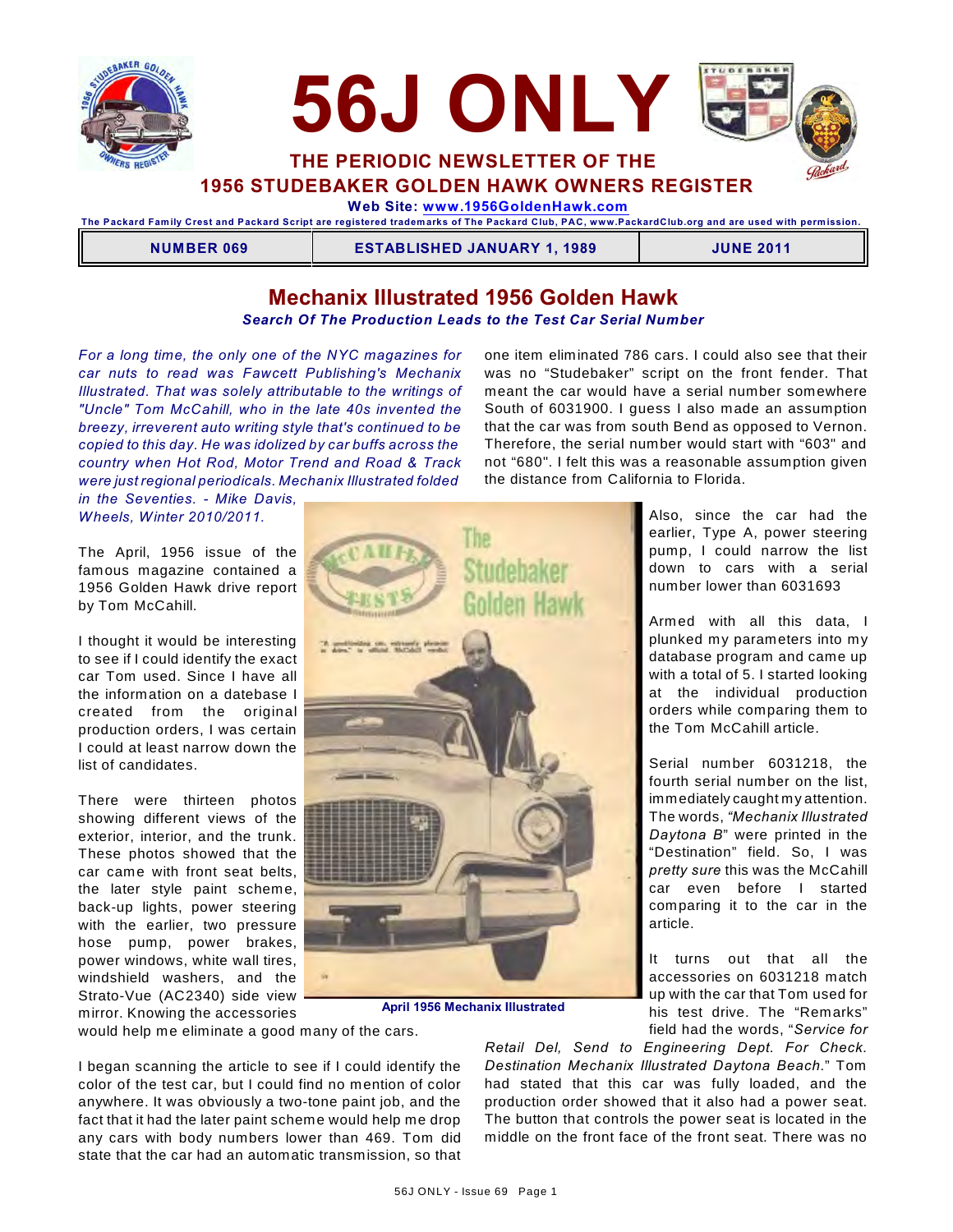photo showing this area, so I couldn't tell that the car included this option.

But now I know one other thing that didn't show up in the article. The color of the car Is P5634 Romany Red/snowcap W hite. So far, this car has never been registered with us, so it's whereabouts remain a mystery. For the time being, the car's history ends with the April 1956 Mechanix Illustrated article by Tom McCahill.

## **Another One Turns Up** *From the Records of Vince Habel*

From 1985 to 2005 our local Orlando Area Chapter-SDC held its meetings at a former Studebaker dealership called Sanford Motors, located just north of Orlando. Don Bales, the owner of the dealership told me he had sold two 1956 Golden Hawks. W hen I was building my data base in 1994 using the original 1956 Golden Hawk production orders, I noticed that two production orders showed "Sanford Fla" in the "Destination" field.

I took the two production order copies to Don Bales suggesting those were the two 1956 Golden Hawks he sold. He went to the back of the building and within two minutes, returned with the 40-year-old paperwork for those two same cars.

In the 1970s, Vince Habel was keeping a register of 1956- 58 Golden Hawks I don't know how many years Vince devoted to keeping his register but a list supplied by Vince, showing cars and owners. appeared in the December 1973 issue of Turning W heels. I did not join SDC until 1981, and didn't know Vince at that time. But I did meet Vince at the Studebaker Drivers Club International Meet in 1984, held in Kissimmee Florida. If you have ever heard of a little place called W alt Disney W orld, you might also have heard of that city.

A year or so later, I bought a pile of Turning W heels back issues at a swap meet, and that December issue was among the batches. I was interested in this article because I had purchased a 1956 Golden Hawk in late 1983. I also recognized Vince's name from meeting him a few years earlier.



W hen our 1956 Golden Hawk O w n e r s Register was started in January 1989, Vince contacted me and turned over all of the 1956 G olden H a w k information. One car that

was not on that 1973 list, but was included in the

paperwork Vince sent, was serial number 6032401. The car was registered with Vince in 1974 by J R Stanley of Gastonia, North Carolina. The car was never registered with me so its whereabouts had remained unknown until January 18, 2011. That's the day it was registered by W D (Butch) Kerns Jr, who resided in Gastonia NC.

W hen I went to update my owners register, I discovered that this was one of the two cars that was delivered to Sanford FL. The other car was serial number 6031345 which has yet to surface. The current owner bought it in 1989, which incidentally was the same year our Register was started. So Butch, what took you so long?



Unfortunately, Mr. Bales passed away in July 2010 so I wasn't able to inform him that the car still existed. But then again, Don Bales now rests in p e a c e i n W illington SC,

less than three hours from Gastonia, so who knows, maybe . . .

*(Note: Butch wrote to me in February 2011 to tell me the car was sold to Jim Stengl of Minocqua WI, and Jim registered the car on February 15. Jim spends the winter in Florida, about 50 miles from the Sanford dealership.)*

# **Further Discussion** *Items from previous issues*

## **Interior Door/Windows Handles From Roy Pearson**



In response to the article in the latest Newsletter " D o o r W i n d o w Hardware", I have owned 4 56Js and all of them have plastic escutcheons on the door handle/window cranks. I believe it is an error that it should be a metal escutcheon. Perhaps they used both metal

and plastic?

I just checked on another of my 56Js. (By the way, I miscounted. I have owned 5 56Js.) I purchased 6032705 with a final assembly date of 4/11/56 from Don Borger in New Castle, PA. Don restored this car and has records from the original owner. The interior is original and does have plastic escutcheons. I'm pretty certain that metal wasn't the only escutcheon made for these cars.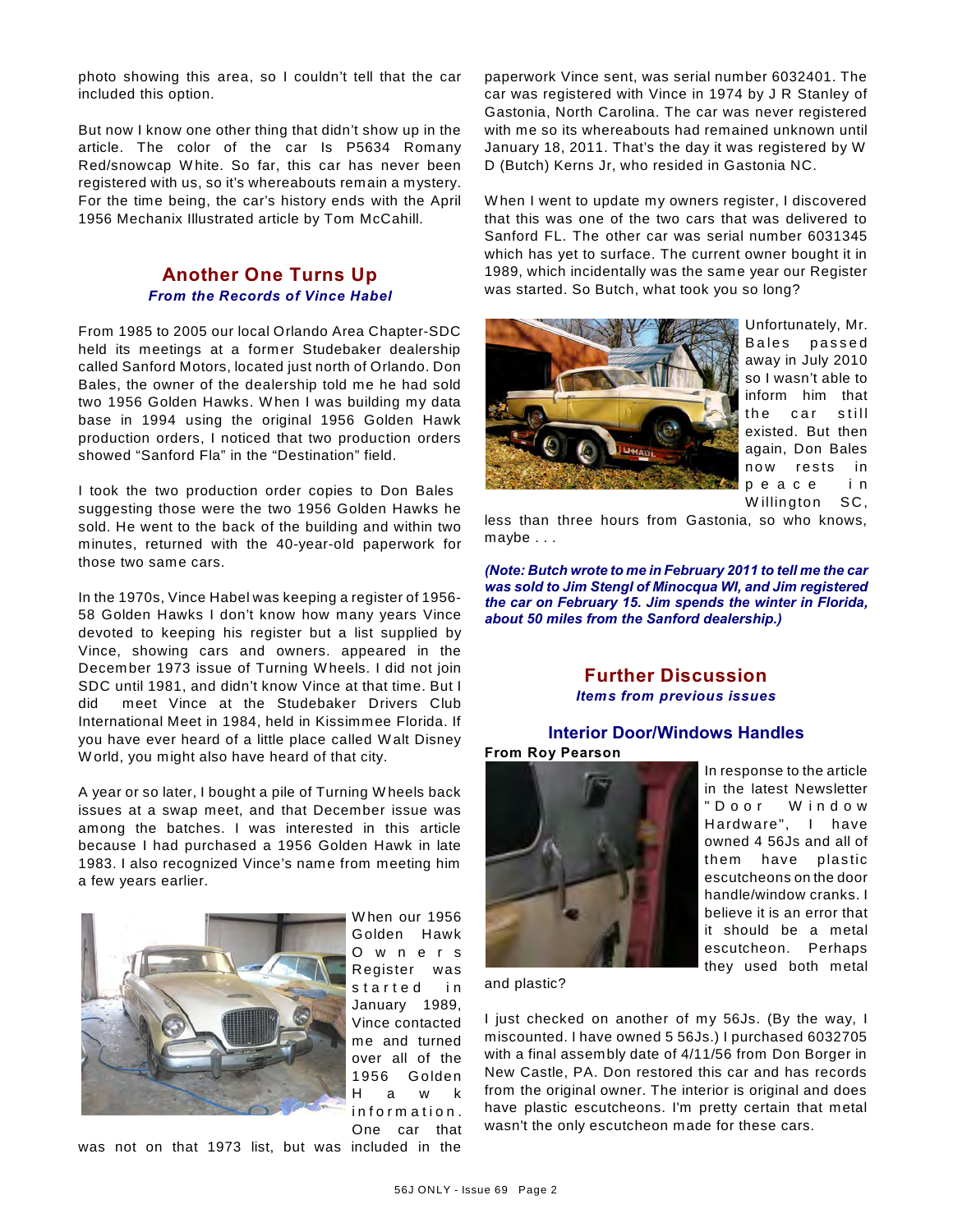### **From Bill Ladroga**

The parts book shows the "escutcheons" I think you're referring to -- on Plates 23-21 and 23-2, but they're not really escutcheons. It's the same P/N 1312647 for all handles, but it's a called a "SEPARATOR, door inside handle," on page 210, and "SEPARATOR, handle to trim foundation," on page 217 for the window regulator. I have them on all my handles but they're a thin whitish PLASTIC and they age and crack easily. I don't believe they were ever THIN METAL. Maybe a lot of guys just forget about them during restoration.

The separators were available from Studebaker International for \$1.00 each. SI described them as, "Spacer. 1956-66 car, all models. Fits between door or window handle and escutcheon." I think they were supposed to prevent friction between the handles and the upholstery material so that the vinyl wouldn't "pucker." I had them on my 1964 Cruiser too and I remember them cracking. I thought I had a few left in my "stash" but they're gone. I would have taken a photo for you.

## **Editor;s Note:**

I believe Roy & Bill are correct. W hat I was trying to convey in the article was that our cars did not use the approximately 3/8" wide plastic escutcheon. They used a thin plastic separator, part # 1312647 as Bill indicated. I was identifying this piece as thin metal, but I should have written thin plastic. Lucky for me we have people in this group who can help straighten out the "so called" *56J expert.*

## **Ride Height**

### **From Bill Ladroga**

I read Doug Jackman's article about ride height in the latest Newsletter. My 56J had a "droopy tail" a few years back too. I replaced the front coils with heavy duty ones and the rear springs with new heavy duty springs from Stephen Allen. It boosted the tail right up! I also have heavy duty shocks but they shouldn't affect it.

But the only question I have is the difference in ride height between standard rear springs and heavy duty rear springs. The heavy duty springs have an extra leaf in them from four to five and I would think they might ride a little higher.

I know tires and inflations also have an influence on the height. I have 215 Coker whitewall radials on my 56J and the rear ride height at the center of the hubcap is 25-1/4". I like the looks of it.

Just my "two cents!"

### **Editor's Note**:

I posted a file on our web site called "Consolidated Specifications". It lists data for what might possibly be, all aspects of our cars. Page 21 shows the following:

• Front bumper bottom to ground at normal section 13-3/4"

- Rear bumper bottom to ground at normal section 11-29/32"
- Ground to bottom of front bumper guard 11-15/16"
- Ground to bottom of rear bumper guard 11-29/32"

## **Fuel Pumps**

### **From Doug Jackman**

I just finished reading the 2/11 issue of 56J Only, and as usual am very impressed. Thanks!

In response to Nick Nichols' request about 56J fuel pumps, both the Studebaker Parts Book and the 55th-56th Series Packard Parts List show the one pump, pn 440629. It's the straight arm pump and was a Carter, their pn M2198S. It's distinguished by only eight screw holes in its diaphragm.

However, I've also seen (and successfully used) an AC fuel pump, their pn 4299, It has ten screw holes in its diaphragm, and has a "bent" arm.

As far as I know, they are interchangeable. As the old carnival barker said, "ya pays your money, and ya takes your choice,"

## **V-8 Emblem**

## **From Gil Zimmerman**

That was an interesting discussion about the V-8 emblem placement on the '56 front fender. I vaguely recall seeing a couple of nearly new 56J's in the autumn of the year with this, but I don't trust my memory with regard to the placement. Is there any known difference in the time of introduction of this emblem on cars from the Vernon, CA line? Mine had a final assembly date of 6/05/1956.

**(Note: Vernon CA production orders do not list the Final Assembly Date. Instead, they show the Date Shipped. These dates do not run in sequence. 6800002 was shipped on 01-10-56 while 6800007 was shipped on 12-02-55. The best option we have is to check the date the order was written. The first car with a Date Written, after the Engineering Change of 04-12-56 was 6800515 on 04-13-56**)

# **1/43 Scale Model 1956 Golden Hawk** *From Motor City U.S.A.*

Motor City USA owner, Jeff Thomas requested a paint chip chart, and I was able to supply that. His contact, Gene in California, has taken the exterior measurements so a lot of preliminary work is finished.

This all happened in late January and early February so I assume things are moving along on this project. I haven't heard from Jeff or Gene since that time, so there is nothing new to report at this time.

I will report on any progress, if any, in the next issue.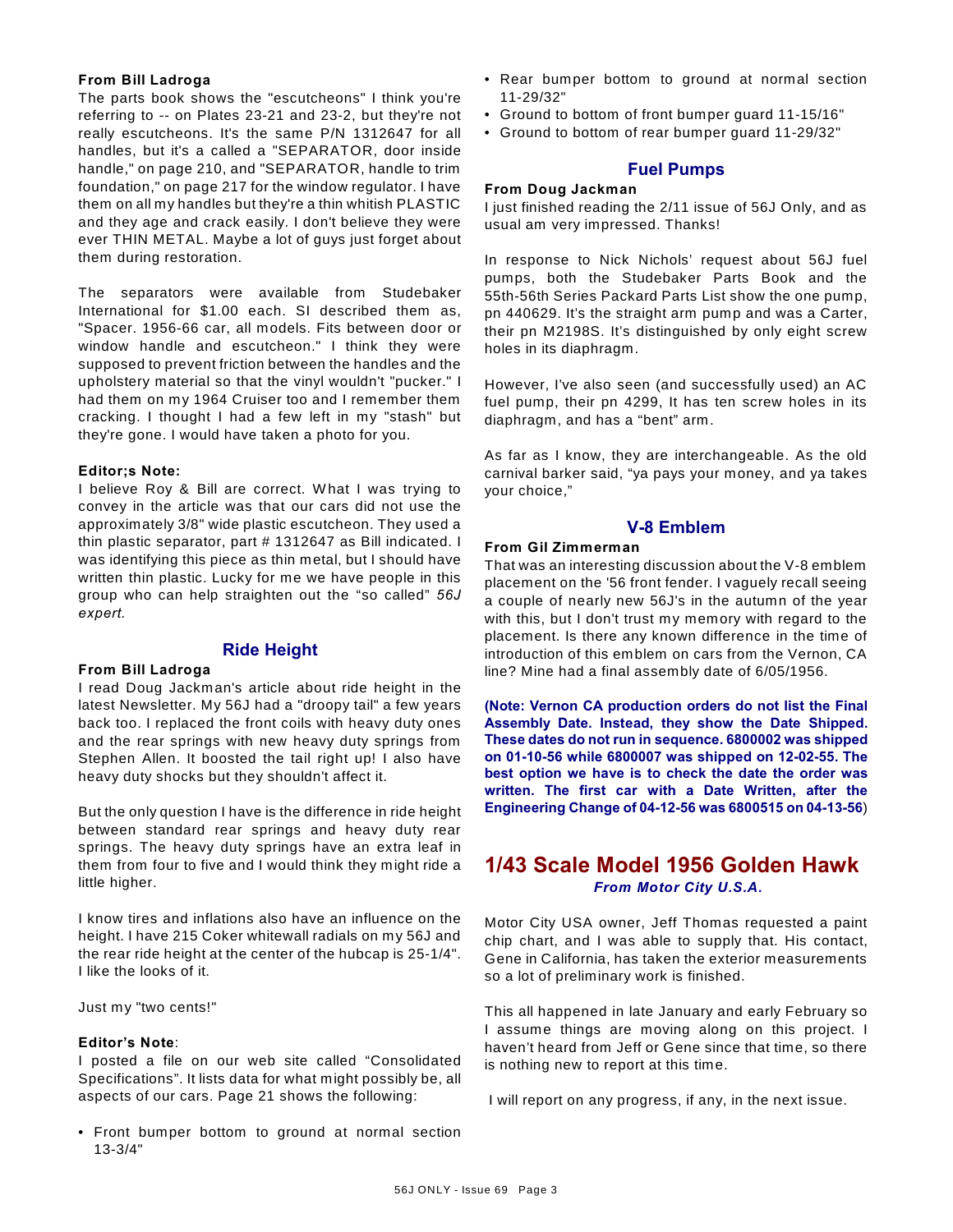# **Mail Bonding**

**Letters are always welcome. If you need help or can offer advice, share it with other owners. (Edited as required.)**



# **Bill Ladroga January 14, 2011**

I noticed the only part interchange number for a negative battery cable was Neihoff 1-20. I found a NAPA equivalent, P/N 781102, for \$8.87 with tax.

W ould you happen to know what color the original battery caps were on the 56J? I think they used W illard batteries and the logos on the sides of the batteries were red, so I wonder if the caps were red?

I just bought a new battery from Sears for my Hawk and it's sealed with a flat top. I was able to peel off the Sears labels and I'm buying the W illard graphics from Studebaker International. A company called Tar Toppers makes a fake top that looks like the original battery top but the caps come in red, green and yellow so I don't know which one to buy. Any help?

## **Reply from Bob Palma**:

To the best of my knowledge, W illard battery caps were red, to match the graphics.

I was only ten years old when peering under the hoods of new 1956 Studebakers at the dealership, but I do believe they were red. That's the kind of thing a kid would notice, since he wouldn't know what the hell else he was looking at! But I would be receptive to a period color photo proving me wrong.

### **Reply from Dwain Grindinger:**

W hile I don't have a good color photo circa 1956, I did look at the W illard ads in 1956 issues of Motor Magazine. They are always shown as red to match the W illard name, and while they are obviously colored in, I don't know why they would use an incorrect color. The caps on a 6 volt battery are larger diameter and flatter than those for a 12 volt battery.

I also did a computer search for 'W illard battery caps', and the consensus from several other forums and dealers is that red is correct for Studebaker.

# **Adam Ruddle January 31, 2011**

My name is Adam Ruddle and I wanted to let you know that I have recently purchased the '56 Golden Hawk previously owned by Kevin and Debbi Carr and had it shipped to the UK. The Serial No is 6031545

and attached are a couple of pictures of it arriving. My

intention is to have it re-sprayed to correct Snowcap over Airforce colours and then conduct a running restoration.

Having bought the car from the Carr's based on photographs, I am relieved to have found that the car seems to be in basically sound condition. It only has front brakes at the moment as the Carr's found a brake leak just before shipping and put a bolt into the rear port of the M/Cylinder to allow it to be shipped. So I have a couple of immediate jobs to do to get it road-worthy so I can try and get it approved / registered for UK roads. But almost straight away, I will be stripping off the chrome and sending it for a re-spray (and hopefully not too much rust repair) in as close as I can find to Snowcap W hite over Airforce Blue (any suggestions of modern equivalents?). The interior is also a bit tired so I plan to order a full replacement from Southeast Studebaker. It is currently blue and white which seems a good combination but does the original production order suggest an all blue interior?

Amazing that you got those documents about the 2x4 system! Seeing your videos on Youtube plus the availability of parts from people like Studebaker International were major influences in buying a 56J.

# **Jim Pratt March 05, 2011**

Knowing that most of the 1056 Golden Hawks were optioned cars with all the bells and whistles, I wonder how many were built as mine, with none of the options. Serial # 6032500 is a three speed overdrive car without power brakes, power steering, tinted glass, power windows, power seat, back-up lights, cigar lighter, radio and antenna.

W ere these stripper 1956 Golden Hawks the exception rather than the rule in production Golden Hawks? If a customer wanted a stripper Golden Hawk in 1956 would he have to special order it?

W hen I was a young man my uncle in 1957 ordered a Plymouth Sport Fury that was the exception rather than the rule. He ordered it with a six cylinder automatic rather than the customary V-8 with dual quads. It was a long time before my uncle took delivery of his special Fury.

## **Dan Cyr March 31, 2011**

I haven't done anything to the car (serial # 6800001) except to pick up a few odds and ends as I come across them. I have decided to have the car professionally restored as I feel it deserves it. I'm waiting for the economy to recover a bit before I make the move. We have a couple of properties in So. Cal. and when the economy rebounds a bit I plan to sell and at that time the car will go to a restorer. I do read all the posts to the group and save quite a few of them for reference. I will be seeking recommendations for a good restorer when the time comes.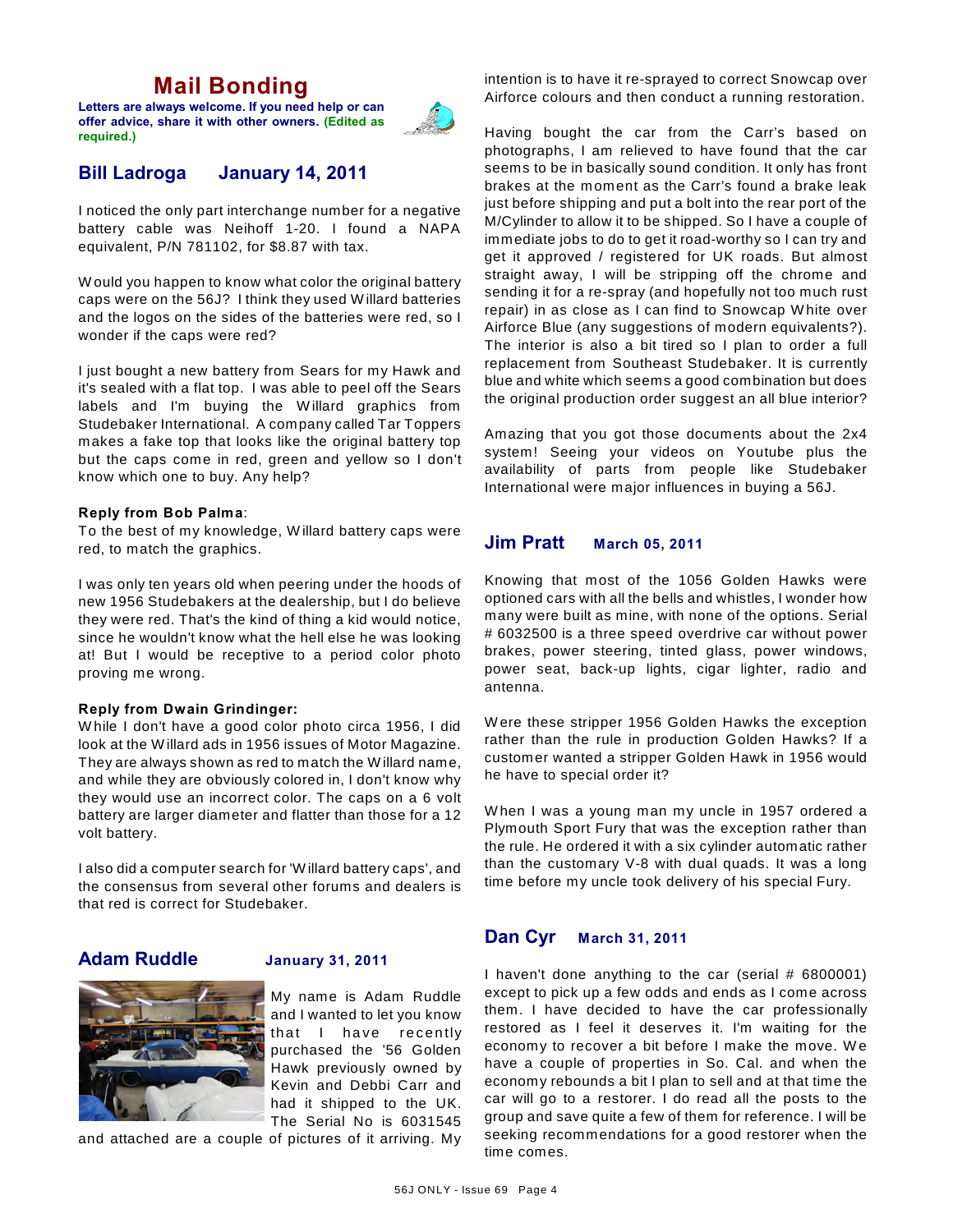## **Roscoe Stelford April 17, 2011**

Among the parts we got in South Bend were some take-off water manifolds. I assume they were taken off the Stokes marine engines 2 of them had the generator adjusting strap attached with the slotted end on the manifold. Here are some of the casting dates

10/19/55 2, 11/03/55 1, 12/19/55 1, 12/20/55 1 12/22/55 1, 12/29/55 1, 01/03/56 2, 01/04/56 1 01/05/56 1, 01/06/56 1, 01/18/56 1, 01/23/56 1 01/24/56 1, 01/25/56 3, 01/30/56 3, 01/31/56 3 05/17/56 9

# **Here We Grow Again**

*Since the newsletter is now posted on the web site, we will no longer print addresses and phone numbers. If you move, please remember me when you send your change of address information.*

- 564 \*W D Butch Kerns Jr SN 6032401 Gastonia NC Prev Owner J R Stanley
- 565 Del Laidig SN6031971 Elkhart IN Prev Owner Richard Lindsey
- 566 Adam Ruddle SN 6031545 UK Prev Owner Kevin/Debi Carr
- 567 Tim Tuttle SN 6800580 Las Vegas NV Prev Owner Kenneth Buch
- 568 Jim Stengl SN 6032401 Weirsdale FL Prev Owner \*W D Butch Kerns Jr
- 569 W ade Gillaspie SN 6032174 Huntsville TX Prev Owner Joyce Gillaspie

570 Richard Fridley SN 6031987 Eureka Ca Prev owner Bob Secor

*NOTICE: In lieu of dues, and to help keep my records correct, registration forms are mailed to owners who haven't been heard from for several years. If you receive one, complete and mail it at once or you will be dropped from the mailing list.*

# **Administrative "Assistance"**

### **NOTE: Special notes and recurring items.**

**EMAIL CLUTTER**: I easily get 100s of messages a day, most of which are useless and interfere with the more important items. **Please do not send junk mail to me**. This includes anything not 56J related, especially jokes, E-cards, political nonsense and religious items. Believe me, if you send it, I'll get it from 10 others also. Too much aggravation for me!!!

**56JONLY Message Forum** Started by owner Scott Reid in July, 2002. A method for owners and fans to exchange ideas. Go to our web site and click on *56JONLY Message Forum*. Then follow the instructions to sign in or join.

**NOTICE:** *If you want to contact me, or to include something in the newsletter, you must send it to me directly. You can do so through the 56SGHOR web site. NEVER write me at the Yahoo address.*

**56J ONLY, Electronic Version** The "E" version of the newsletter is in color, and undamaged in transit. If you would like to receive the newsletter electronically, *and save me a buck*, just let me know and send your Email address. I will send you a notice whenever the latest version is posted on the web site. You can read it, download it, and/or print it at your leisure. If you are not able to view it on the web site, let me know and I'll send it as an attachment.

Anyone with an Email address on file with me, will automatically receive the newsletter electronically. **Please let me know if you prefer to receive it by mail**. The mangling, ripping, and stains are free.

# *Wheel Estate*

**Due to our infrequent printing schedule, many ads may be quite old. Please let me know if the transaction has been completed. Notice: All prices indicated in the want ads are subject to change. ALWAYS check with the person or vendor for the latest information on pricing, shipping and availability.**

## **Cars**

**Wanted:** 1956 Golden Hawk with Standard/Overdrive transmission in finished or near-finished condition. Contact: Ron [rstid@yahoo.com](mailto:rstid@yahoo.com) (12/2010)

**Wanted:** Clean or restored (but no resurrected rust please) 56J only with T-85 and No Power Steering and No Power Brakes. Slight modifications, i.e. Caribbean 2X4 intake (or 374 engine) and Twin Traction are welcome. Keith Langendorfer [KL4215@att.com](mailto:KL4215@att.com) 203-683-8406 (12/2010)

**For sale:** 56 Golden Hawk #6033058. Mechanical restoration done, including brakes. Five new tires. All original parts. Set of 56 wheel covers and a set of 57 wheel covers. Needs paint and interior. \$7500. Snohomish, W A. Fred C. Howard, 360-568-1488, [galaxie500@roadrunner.com](mailto:galaxie500@roadrunner.com) (12-2010)

**For sale:** 1956 Golden Hawk, 6031268, Packard engine with two fours, Overdrive on the column, no power steering and no power brakes but complete. Runs but needs restoration. \$4995. Gary Shaw, Tennessee, home 423 257-8235, cell 423 426-1356. (07-2010)

### **Other**

**For sale: 56J Parts:** New!: Hawk Hydrovac mounting Brackets \$75/set, Hawk under dash tissue dispenser mounting bracket \$30, Upper & Lower Radiator Hoses \$20/ea, Fan & PS Belts \$10/ea, S/S "Check-Mark" mounting brackets \$15/pr, Speedometer Cable \$50, Ultra Front Seal \$10, Pilot Bearing \$25, Brake Wheel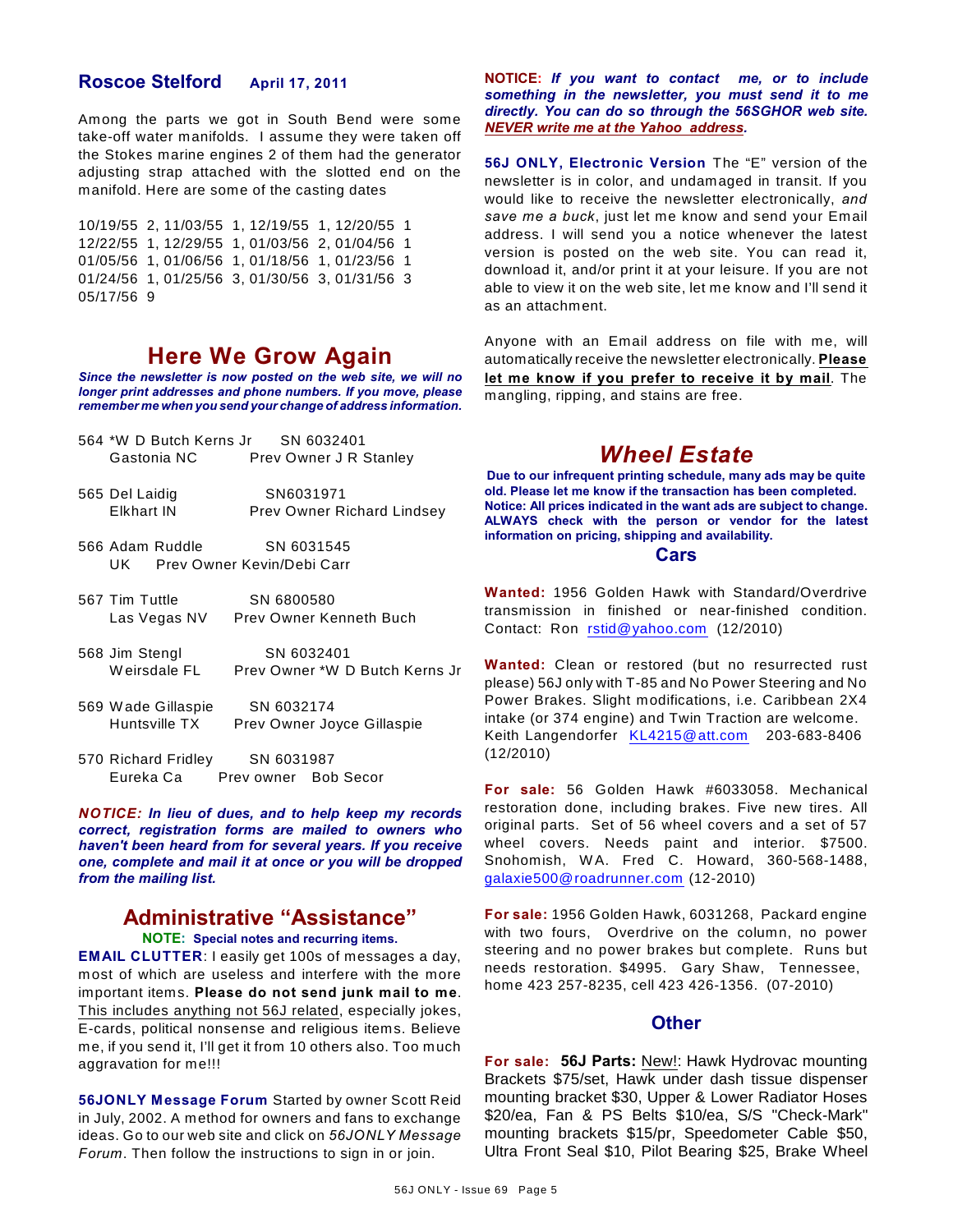Cylinders \$35/ea, 160 deg Thermostat \$5, Inner Fin mouldings (C-Chrome w/mounting clips) \$75/pr, Sparkplug Wire Bracket Rubber Grommets \$2/ea 56J Tune-up parts: Premium quality solid core custom 56J & Packard engine spark plug wire sets. Please specify wire bracket type- early finger-type or later grommet-type, and single or dual carburetors. Cost is \$56 + \$10 shipping. Points \$6, Rotor \$10, Condenser \$7, Dist. Cap \$5-\$10-\$15, Spark Plugs \$15 (set of 8), Carburetor repair kits \$40 . Sample of NOS parts available: Jack Base, Jack Handle, Dip Stick, Tie Rod Ends, Hood Spring Set \$28, 1956-58 Hawk window regulators, Ultra tail shaft seal \$10, Packard Exhaust gasket set/\$25, 56 Hawk trunk lock housing \$75, 56 Hawk front fender spears \$85ea/\$165pr, 56 Hawk Inst lite sw \$25 & Climatizer sw \$30, 56-64 Hawk RF fender ext \$35, Window cranks \$25, Inside door handles \$35, 12 Volt Sparton Low tone horn \$75 B/U Lites (inquire) Many More Available-Inquire. Rebuilt parts: 56J Starters \$225 & 56J Generators \$175 (\$75 core). Tach sending units available, Water Pumps \$95 (your core appreciated), Hood latches \$50 Used Parts: Lots of trim, switches, gauges, sheet metal, etc. Please Inquire. . Contact: Brent Hagen, 6220 SE 55th Ave., Portland, OR 97206-6800. Email: [ghawk352@effectnet.com](mailto:ghawk352@effectnet.com) Tel: 971-219-9687. W eb site:

www.1956goldenhawk.com/hagen (05-2011)

**For sale:** Many used 56 J Parts, Hawk doors and rear quarters. Call for needs. Many Studebaker Parts Available. K Body W indow Flipper Restoration Services, Stainless steel straightening, polishing. Very Good 56 Golden Hawk Hood. Dwayne Jacobson, 2620 Lake View Drive, Junction City, W1 54443 715-204-0258 or email [studebaker56j@mac.com](mailto:studebaker56j@mac.com)

[www.studebakervendors.com/midwest](http://www.studebakervendors.com/midwest) (12-2010)

**For sale:** Set of near perfect fins. I restored 2 56J's using three cars. The third car was junked due to frame and body issues but it did have good fins and stainless (no usable check marks) and other parts. The fins were carefully restored, primed and ready to install. W ill consider offers but shipping might be costly because of size and packing requirements. I will deliver parts free to York. [renda1007@yahoo.com](mailto:renda1007@yahoo.com) (12-2010)

**Wanted:** High tone horn for my 56J. Bill Ladroga, (941) 378-7070 [ladroga@juno.com](mailto:ladroga@juno.com) (12-2010)

**For sale:** Packard Oiling System Parts and Upgrades For sale: **Just** found a stash of 1998 manufacture NOS Packard V8 hydraulic valve lifters. These were made by Johnson, a major OEM supplier, before they went out of business. To get enough for my use, I had to buy two cases, 234 units. W ill sell them to my '56J friends for \$9.00 each. For comparison, most major Packard suppliers are asking \$14-16 each. **Cam** Retainer Plate and Spacer - The factory engineers redesigned the oiling system to ameliorate the lifter clatter problems. The second-design cam retainer plate and spacer has been remanufactured in A2 tool steel and is now available.

Don't rebuild your Packard V8 without it. - \$75. **Oldsmobile** V8 Oil Pump Conversion Kit - \$210, Oldsmobile V8 Standard Duty Oil Pump and Pickup - \$100, Oldsmobile V8 High Volume Oil Pump and Pickup - \$150, **Packard** Engineering Oil Pump Relief Valve Dump Tube - \$25, **Re-Manufactured** Packard Oil Pump – Vacuum Pump replaced by a  $\frac{1}{2}$ " cast iron bottom plate and triple the bearing area - \$350 and exchange of your pump. **Neoprene** Rear Main Seal - \$25, **Re-enforced** Front Balance Damper and Neoprene Seal - \$100 and exchange of your damper. **Rebuilt** W ater Pumps with improved seal and bearing. - \$100 and exchange of your pump, **Send cashier's check,** money order or PayPal to: Jack Vines, 3227 E. 28th Avenue, Spokane, W A 99223, PackardV8@comcast.net Studebaker-Packard V8 Limited, 509-535-8610 (12-2010)

# **1956 Golden Hawk Services**

**New Radio Dial Glass** for 1956 and 1957 Studebaker Delco radios, including 56J's. Accurate reproduction dial glass, just like the original,  $$25 + $4$  shipping. ALSO: **Rebuilt Packard water pumps** for sale \$95, plus \$11.00 for shipping, (your core is appreciated). ALSO: **Tachometers & Tachometer Sending Units**: I can repair most of these. I also rebuild sending unit to tachometer interconnect cables. ALSO: **Transmission Puke kit-II**: Stop that fluid from belching out the dip stick tube on start up. \$5 ppd. Mail check to Brent Hagen, 6220 SE 55th, Portland, OR 97206-6800 E-mail: [ghawk352@effectnet.com](mailto:ghawk352@effectnet.com)

[www.1956goldenhawk.com/hagen](http://www.1956goldenhawk.com/hagen) (05/2011)

**Adhesive Vinyl Inserts,** for 1956-1961 Studebakers with wheel cover (AC 2799). Enough to apply to 4 hubcaps, with spare inserts. Directions included \$27.50,



includes shipping in continental U.S. Right Impression, 319 S Chestnut St, Kimball, NE 69145, Phone or Fax: 308-235-3386 [rimpres@earthlink.net](mailto:rimpres@earthlink.net) (12-2010)

1956 Sky Hawk and Golden Hawk headliner trim bows!! One set consisting of 3 pieces with ends tapered. \$89.95 per set (includes shipping). Contact Myron McDonald at 417-678-4466 or cell 417-229-2603 (05-2010)



**Air conditioning** for 1955-56 V-8 Packard engine in whichever car it is in. You will need the third pulley and bolt for the crankshaft to drive the compressor. Modern, dependable, serviceable equipment starts with the Sanden compressor, 100-AMP alternator

to keep your battery charged, and the electric cooling fan. **AC pulley and bolt** \$300.00, **Bracket Kit** for alternator & compressor including offset oil fill tube and all hardware, NAPA numbers for belts, etc. \$350.. Includes shipping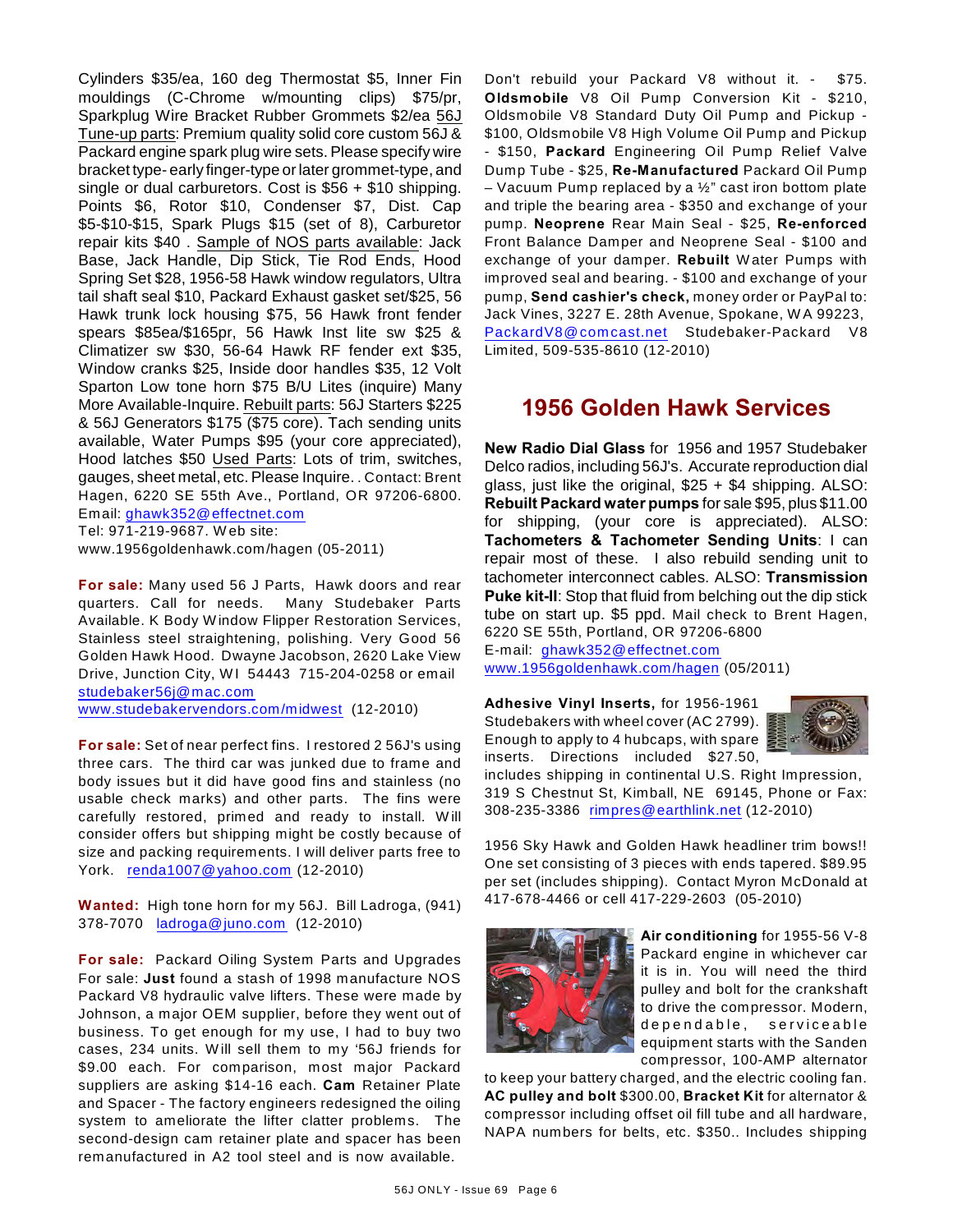and handling.. Jack Nordstrom, 3023 Pine Valley Dr,, New Braunfels TX 78130, 800-775-7077. (04/2006)

**Reproduction Tail Light Housings.** Left and right side. **Parking Lamp Socket and Cable** part #1312869**. Exhaust extension. AC-2754** Originally available on 1956 Hawks and station wagons. Chrome finish. **1-104 Oil Filter Decal**. **1-083 Valve Cover Decal** (need 2). **1562457 Front brake drum**, finned complete with hub, cups, & studs. For pricing, shipping fees, and availability, contact: Studebaker International, 97 North 150 W est, Greenfield IN 46140-8562, 317-462-3124, FAX 317-462-8891 www.studebaker-intl.com (08-2004)

**Recast Steering Wheel PN 1540647,** white, 17", just like the original. \$575.00 + \$25.00 S/H. Shrock Body Shop, 3999 Tyrone Pike, Coalport PA 16627. (05-2004) [www.shrockbrothers.com/steering\\_wheels.html](http://www.shrockbrothers.com/steering_wheels.html)

**Ultramatic Transmission Shift Indicator**. Die-cast Metal, with a clear casting, and indented letters pre-painted from the rear. Bill Glass, 18 Lorenz Dr, Valhalla NY 10595. 914-761-5788 or [BondoBill1@aol.com](mailto:BondoBill1@aol.com) (02-2004)



 $$40.00 + S/H$ 

**AC-2799 reproduction Spoke Type hubcaps**. \$500.00 per set plus shipping. Richard Quinn, 20026 W olf Rd, Mokena IL 60448, 708-479-2658, FAX 708-479-8965, [rtq11@aol.com](mailto:rtq11@aol.com) (10/2002)

**Ultra400 Automatic Transmission Conversion** for your 1956 Golden Hawk. Enjoy the difference and confidence. No puking overflow. More power to the wheels. For more information: Jack Nordstrom, 4975



IH-35 South, New Braunfels TX 78132, Tel 800-775-7077.

**Reproduction Tail Light Lenses** 1956 C-K part# 1312694, \$49.00 ea. Chuck & Chris Collins, 2410 W Freeway Lane, Phoenix AZ 85021, 602-995-5311, FAX 419-858-5900, Email [chuck@studebakerparts.com](mailto:chuck@studebakerparts.com) On the web at :www.studebakerparts.com

### **1956 Golden Hawk Window Price Sticker**

| <b>THE STUDEBAKER</b><br><b>GOLDEN HAWK</b><br><b>FOR YEAR</b><br>for consideration and state and                                                                                                                                                                                                                                                                                                                                                                                                                                                                                                                                                                                                                                                                                                                                                                                           | <b>SPORTS CAR FUND</b><br>PRACTICAL FAMILY!                                                                                                                                                                                                                                                                                                                                                                                                                                                                                                                                                                                                                                                      |
|---------------------------------------------------------------------------------------------------------------------------------------------------------------------------------------------------------------------------------------------------------------------------------------------------------------------------------------------------------------------------------------------------------------------------------------------------------------------------------------------------------------------------------------------------------------------------------------------------------------------------------------------------------------------------------------------------------------------------------------------------------------------------------------------------------------------------------------------------------------------------------------------|--------------------------------------------------------------------------------------------------------------------------------------------------------------------------------------------------------------------------------------------------------------------------------------------------------------------------------------------------------------------------------------------------------------------------------------------------------------------------------------------------------------------------------------------------------------------------------------------------------------------------------------------------------------------------------------------------|
| <b>STATE</b><br>ALCOHOL: NO<br>TH AFET LOWTHAL AVE<br>all asked at Dealine<br><b>ASSAULT AND THE</b><br><b>Alleged</b><br>by an air in final that this thousand that it that<br>PAIN COMMERCIAL AREA COMMERCIAL<br>ancient of human city.<br>Mr. AT FRANT CH. JUS. (KN 1458-1458)<br>handing (ii)'s get Augustus Room Augustus<br><b>BUY ARE VEH WATERS</b><br>tella Call 32 bal 13 Militarente<br>the Schmidter of<br>Allanta a support<br>THE R. P. LEWIS<br>٠<br>Michael Mark r<br>an Army London and<br>alumni sa ma<br><b>PECIFICATE</b><br>all and dealer of court of<br>a Company Association of Street<br><b>PER 27 St ARTIST</b><br>٠<br>all the arts applicate at<br>The results or restillations accelerated<br><b>MARINEZ OF DEALER</b><br>and start sales with a firm and<br>The Countries All Call August 11 Photograph<br>٠<br>the best and a control<br><b>LOW-TH-TALLA</b> | The Business Broad collect can, all<br>of the forest transit and the poster country<br>.<br>a. Magazine Mill and sea for<br><b>CARL CORNER</b><br>1. 1934 196-2 but students<br><b>STATE &amp; CAT Luxurings State</b><br><b>Sales courses the American Red</b><br>$-$<br><b>Subscribes Inc. Blue Attracts</b><br><b>Base For Auto Printed carried from</b><br>a,<br><b>Bullet and Latitude 10</b><br><b>Advertised and Atlant Forders</b><br>provided complete front shaking that<br><b>State Address of Concession</b><br><b>Buy That's that' charters</b><br><b>Brachwell commit a cost of the</b><br>automotive & seriesm at<br><b>Box courses halling to set</b><br>and of some self-state. |
| ----<br><b>TIM</b><br><b>CRANER GATA CRE TURE</b><br><b>Business Address and</b>                                                                                                                                                                                                                                                                                                                                                                                                                                                                                                                                                                                                                                                                                                                                                                                                            |                                                                                                                                                                                                                                                                                                                                                                                                                                                                                                                                                                                                                                                                                                  |

The design is based upon the general design of stickers which were actually done during the period 1959 thru 1966. Send \$40 along with serial number and options/accessories which were originally on your car (a copy of the production order would be very helpful.) If your car has been

repainted and options/accessories added or deleted and you want the sticker to reflect the car as it is now just include the information. I have all of the prices. Questions, telephone 708-479-2658 or Richard Quinn 20026 W olf Rd. Mokena, IL 60448. [rtq11@aol.com](mailto:rtq11@aol.com)

# **56J Club Items**

*All Proceeds Help Maintain the Register Items can be ordered on-line through our web site*

**1956 Studebaker Golden Hawk Parts Catalog.** 320 pages. Includes specifications, part numbers, illustrations, indexes, utility items, and accessory codes, and a list of service bulletins (add \$15.00 foreign S/H).



\$38.00

**1 9 5 6 S t u d e b a k e r G o l d e n H a w k Authenticity Guide.** Documents most of the quirks with 30 color photos and all decals shown. Divided into sections covering the engine, exterior, interior, trunk, paint and accessories (add \$13.00 foreign S/H)



**DVD and CD Items** PDF format, viewable with Adobe® Acrobat® Reader (included).



**1956 Studebaker Passenger Car Manuals on DVD. (Not for TV DVD player)** Contains the files that are on all three CDs plus the 1955-58 Chassis Parts Manual, 1953- 58 Body Parts Manual, 1956-57 Shop Manual, and the 1958 Shop Manual Supplement **\$20.00 1956 Golden Hawk Restorers Guide on DVD** Contains a video version of the Authenticity Guide. **\$20.00 1956 Studebaker GH Manuals on CD** Parts Catalog, Authenticity Guide, 1956 Owners Manual, Accessories Catalog, and W arner Overdrive Manual. **\$11.00 56J ONLY Newsletters on CD** Contains all the back issues of 56J Only. **\$11.00 1956 Studebaker GH Production Orders CD** All 4073 Production Orders for 1956 Golden Hawks, produced directly from our data base. **\$11.00 Copy of the Original Production Order** for your car. Directly from microfilm, Send serial number. **\$12.00 Name Badge** Soft vinyl, 4" x 3" with our logo in your car's color \$3.00.

| $\ddot{\text{}}$ |
|------------------|
| i                |
|                  |
|                  |

|  |                                          |  | <b>Patch</b> $4-1/2$ " x 2-1/2" Can be sewn or glued to |
|--|------------------------------------------|--|---------------------------------------------------------|
|  | a cap or shirt. Red on white background. |  |                                                         |

### **Decals-Tags-**

| Oil Filler Cap, blue/buff                             | \$3.00 |
|-------------------------------------------------------|--------|
| Oil Bath, yellow/black                                | \$4.00 |
| Seat Belt, red/black/white (need 2) ea.               | \$3.00 |
| <b>Generator Field Terminal Tag, red</b>              | \$1.50 |
| Tachometer Sending Unit Tag, red                      | \$3.00 |
| <b>Club Rosters</b> (send Email or SASE, owners only) |        |

**Most Items Are Available On-line at the 56J Store** *Make Checks Payable to Frank Ambrogio.*